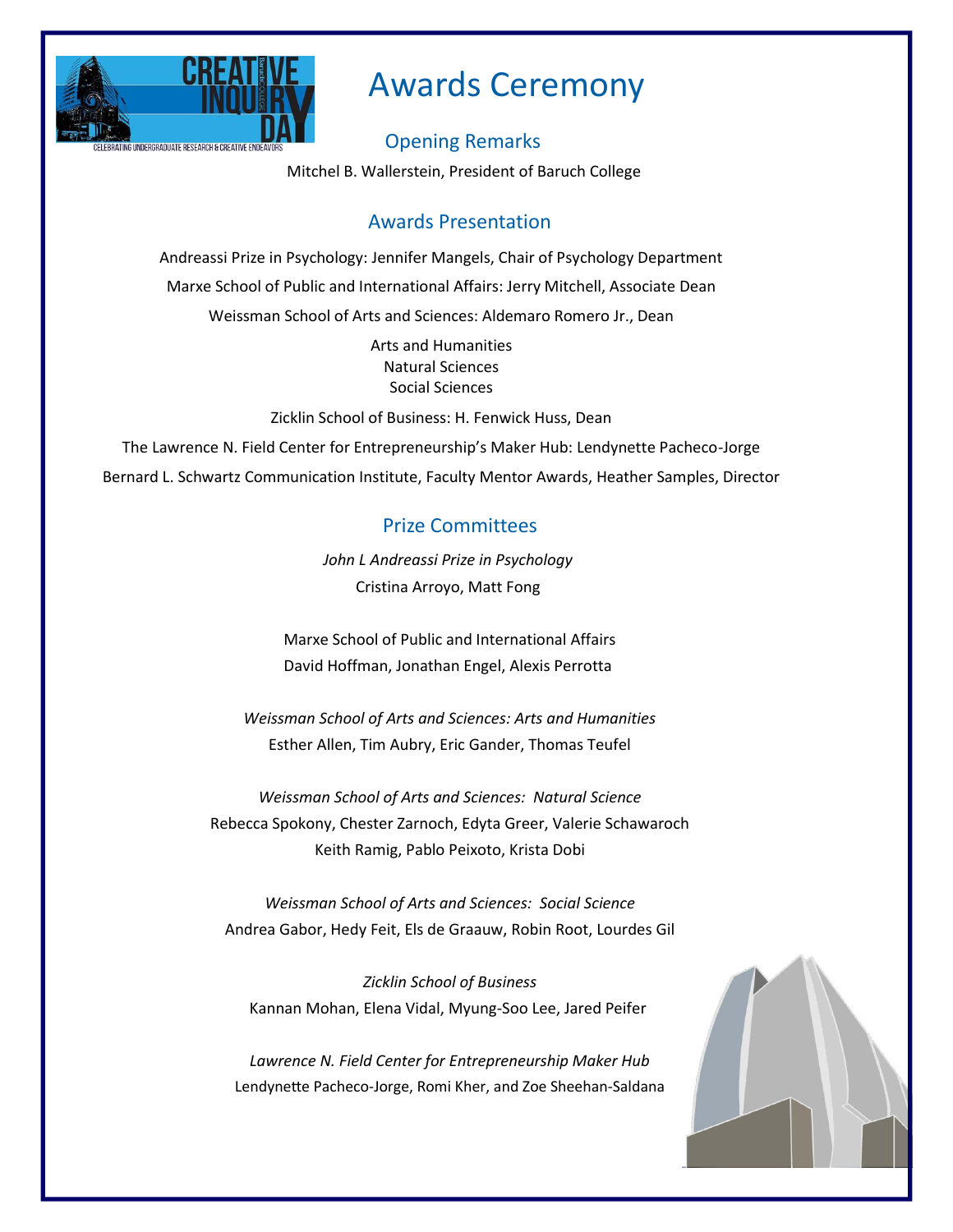# **John L Andreassi Prize in Psychology**

| <b>Author</b><br>Austin Fischer                                               | <b>Project Title</b><br>Hemispheric Asymmetry of Facial Perception                        | <b>Faculty Mentor</b><br>Steven Young |
|-------------------------------------------------------------------------------|-------------------------------------------------------------------------------------------|---------------------------------------|
| Iliana Gomez, Samantha Diaz                                                   | ASI 1: Environment by Personality                                                         | Mindy Engle-Friedman                  |
| Kristina Horne                                                                | The Effects of a Pre-Practice Nap on Mood and Self-Efficacy in<br><b>Student Athletes</b> | Mindy Engle-Friedman                  |
| Afia Hossain, Jenna-Lyn Roman                                                 | The Relationship Between Illegitimate Tasks and Job Outcomes                              | Erin Eatough                          |
| Minkyung Lee, Iliana Gomez,<br>Goldy Alcindor, Elyse Tripp,<br>Nnekora Wilson | Longitudinal Study of Sustainable Attitudes and Behaviors                                 | Mindy Engle-Friedman                  |
| Matthew Liu, Kiley Cappetta,<br>Karol Trochez                                 | Idiographic Everyday Problem Solving in Adult Develoment                                  | Daniele Artistico                     |
| Brian Tang, Ruth Maouda                                                       | Scheduled Naps Impact Preferred Social Distance and Task                                  | Mindy Engle-Friedman                  |
| Courtney Wheeler, Rachel<br>Rodriguez                                         | Matthew Effect: Gender Differences in Spatial Ability                                     | Charles Scherbaum                     |
| Bianca Work                                                                   | An Investigation of Student's Racial Stereotyping                                         | Karen Lyness                          |

#### **School of Public Affairs**

| Author                                                              | <b>Project Title</b>                                      | <b>Faculty Mentor</b>     |
|---------------------------------------------------------------------|-----------------------------------------------------------|---------------------------|
| Nicolas Galang, Hafsa Tahir,<br>Jamel James, Tasnia<br>Chowdhury    | Her Justice                                               | Richard Hochhauser        |
| Herminio Martinez, Mia<br>McDonald, Giselle Belia-Feliz             | Boston Public Housing Public-Private Partnership Proposal | <b>Richard Hochhauser</b> |
| Hanna Pahl, Saadia Santos, Tia<br>Lewis, Fransico Gomez             | <b>Hearts on Wheels</b>                                   | Richard Hochhauser        |
| Desiree Pena, Cheryl Lynch,<br>Camila Fernandez, Daniel<br>Dornbaum | Greater Roxbury                                           | Richard Hochhauser        |
| Nicole Zelenko, Elizabeth<br>Alfonzo, Jessica Tan                   | Her Courage                                               | <b>Richard Hochhauser</b> |
| Christine Zhou, Delphina Feige,<br>Luna Giuong                      | Student Debt Initiative                                   | <b>Richard Hochhauser</b> |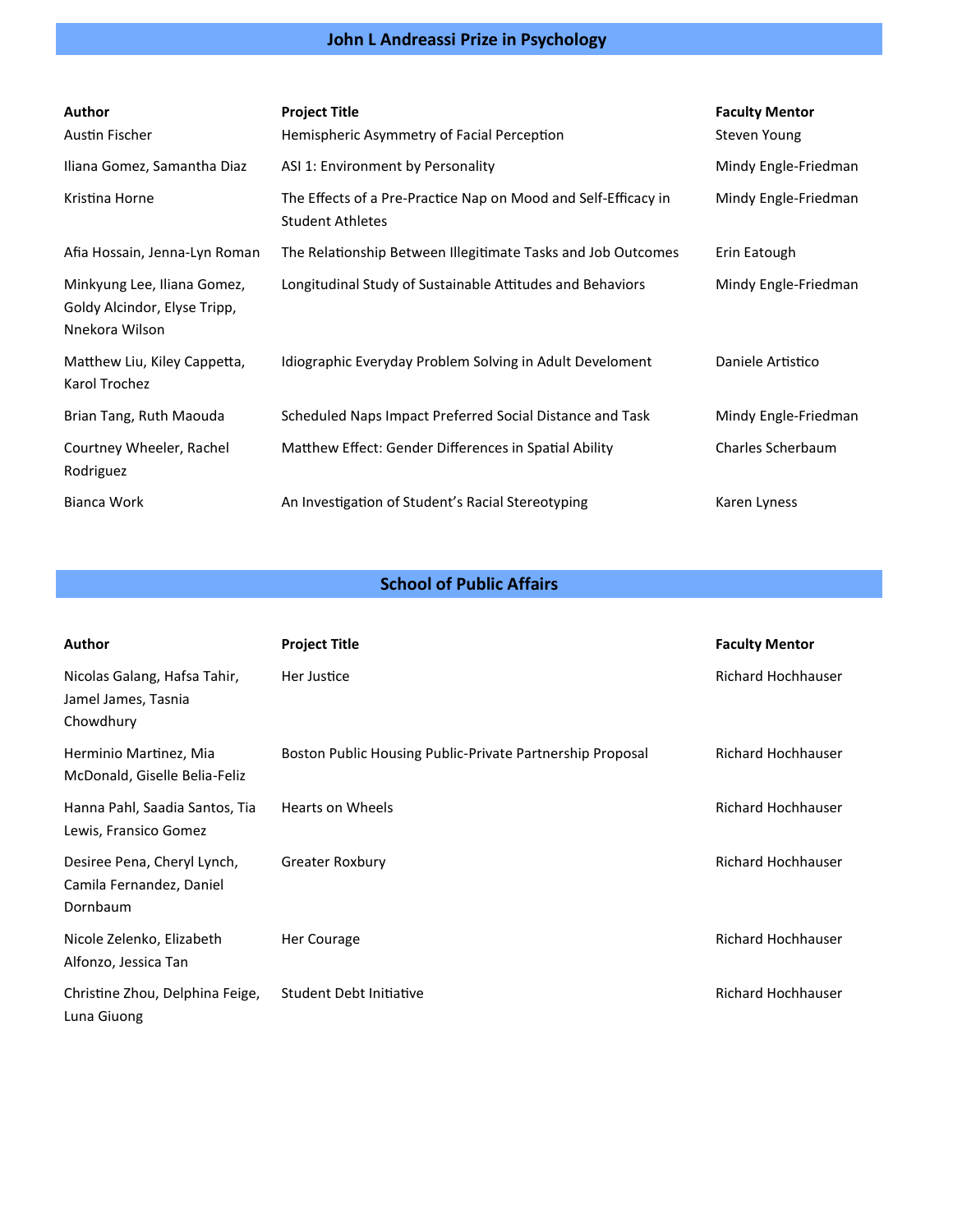#### **Weissman School of Arts and Sciences: Arts & Humanities**

| Author                                          | <b>Project Title</b>                              | <b>Faculty Mentor</b> |
|-------------------------------------------------|---------------------------------------------------|-----------------------|
| Ana Arias-Gonzalez                              | Q and A                                           | Suzanne Dell'Orto     |
| Carlos Avila                                    | Signs                                             | Suzanne Dell'Orto     |
| Tamara Belmeni                                  | Love, Life, Rhythm                                | <b>Esther Allen</b>   |
| MD Abir Choudhury                               | Make Your Own Shoes                               | Allison Hahn          |
| <b>Brandon Drucker</b>                          | A New York Minute                                 | Suzanne Dell'Orto     |
| Estefany Gonzaga                                | Don't Give Up: True Stories of Mothers in College | Suzanne Dell'Orto     |
| <b>Goldie Gross</b>                             | Un/Identifiable                                   | Karen Shelby          |
| Goldie Gross                                    | Box                                               | Karen Shelby          |
| Chian Huang                                     | Offline                                           | Suzanne Dell'Orto     |
| Sania Iqbal                                     | "Can I Get a Like?"                               | Suzanne Dell'Orto     |
| Xiuyan Jiang                                    | Life on Hands                                     | Suzanne Dell'Orto     |
| Kseniya Kosmina                                 | Life is Beautiful                                 | Suzanne Dell'Orto     |
| Jasmine Li, Sania Iqbal, Ana Arias-<br>Gonzalez | Wild Imagination                                  | Suzanne Dell'Orto     |
| Judy Li                                         | More Than Just Shy                                | Suzanne Dell'Orto     |
| Sihong Li                                       | Where Does Loneliness Live?                       | Suzanne Dell'Orto     |
| Jianjun Liang                                   | <b>Chronic Lateness</b>                           | Suzanne Dell'Orto     |
| Minxin Lin                                      | Gentrification                                    | Suzanne Dell'Orto     |
| Kristy Mei                                      | CelebriTEAS                                       | Suzanne Dell'Orto     |
| Stephanie Mesquita                              | Wavelength                                        | Suzanne Dell'Orto     |
| Ameela Persaud                                  | <b>TRU</b>                                        | Suzanne Dell'Orto     |
| Connor Rowland                                  | <b>Emotional Alexa</b>                            | Suzanne Dell'Orto     |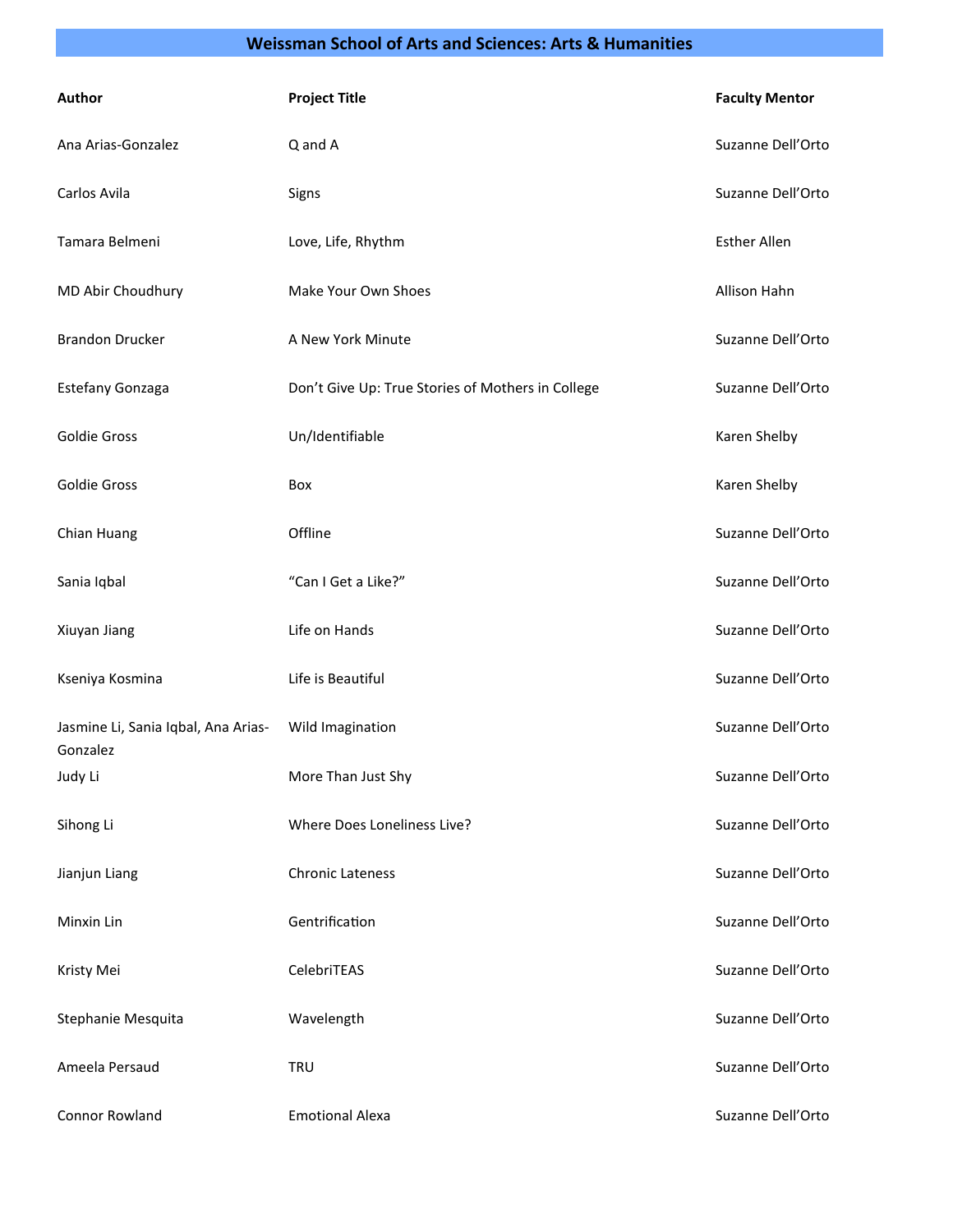# **Weissman School of Arts and Sciences: Arts & Humanities** (continued)

| Author<br>Alex Sun | <b>Project Title</b><br>Cuba's Growing Private Sector                                                                             | <b>Faculty Mentor</b><br>Andrea Gabor |
|--------------------|-----------------------------------------------------------------------------------------------------------------------------------|---------------------------------------|
| Rebecca Vicente    | The Mini Museum of Infinite Possibilities                                                                                         | Karen Shelby                          |
| Rachel Viliusis    | The Emergence of Psychology and the Creation of Mary Shelley's<br><i>Frankenstein:</i> An Examination of Innovation and Narration | Stephanie<br>Hershinow                |
| Benjamin Wallin    | Life, As it Were                                                                                                                  |                                       |
| Judy Yu            | Goodbye Plastic                                                                                                                   | Suzanne Dell'Orto                     |

#### **Weissman School of Arts and Sciences: Natural Sciences**

| Author                                                               | <b>Project Title</b>                                                                                   | <b>Faculty Mentor</b> |
|----------------------------------------------------------------------|--------------------------------------------------------------------------------------------------------|-----------------------|
| Illya Aronskyy                                                       | Cytoskeletal Dynamics and Axonal Retraction in an In-<br>vitro Model of ALS                            | Pablo Peixoto         |
| <b>Frankie Benavides</b>                                             | Isomerization of Ibuprofen                                                                             | <b>Edyta Greer</b>    |
| Lauren Bialkowski                                                    | Anaerobic Digestion in New York: Food Waste, Biogas,<br>and Reducing our Carbon Footprint              | Chester Zarnoch       |
| Sarah Bilinson                                                       | GMO? What is it?                                                                                       | Suzanne Dell'Orto     |
| Michelle Borukhov                                                    | The Environmental Solution                                                                             | Chester Zarnoch       |
| Michelle Borukhov                                                    | Xerostomia/Mucositis Dry Mouth                                                                         | Edyta Greer           |
| James Brako-Mccomb                                                   | Assessing Runoff Pollution from Restaurant Garbage<br>Areas and the Effectiveness of Simple Solutions  | Chester Zarnoch       |
| Kritelle Capistrano                                                  | Development of Carniofacial Muscles in Drosophila<br>Melanogaster                                      | Krista Dobi           |
| Risham Chaudry, Sadia Khan, Olga<br>Kucherina, Sharon Lu, Fady Gendy | Effects of Methoprene and Ethanol Treatment on<br>Eclosion: a Study in Drosophila Melanogaster         | Rebecca Spokony       |
| Risham Chaudry                                                       | <b>Current Practices in RNA Sequencing</b>                                                             | Rebecca Spokony       |
| Kelvin Chung                                                         | Impact of ElonginB mutation on Lethality and Somatic<br>Muscular Morphology in Drosophila melanogaster | Krista Dobi           |
| <b>Ethan Gross</b>                                                   | New York City, The City that Needs Some Sleep                                                          | Chester Zarnoch       |
| Ruth Hartke, Victoria Slavinsky,<br>Revekka Plotinskaya              | 3D Printed Rodding in Surgical Treatment of<br>Osteogenesis Imperfecta                                 | <b>Edyta Greer</b>    |
| Zhen Huang, Chester Zarnoch,<br>Jennifer Zhu                         | The Effects of Anthropogenic Litter on Microbial<br>Diversity and Ecosystem Processes                  | Chester Zarnoch       |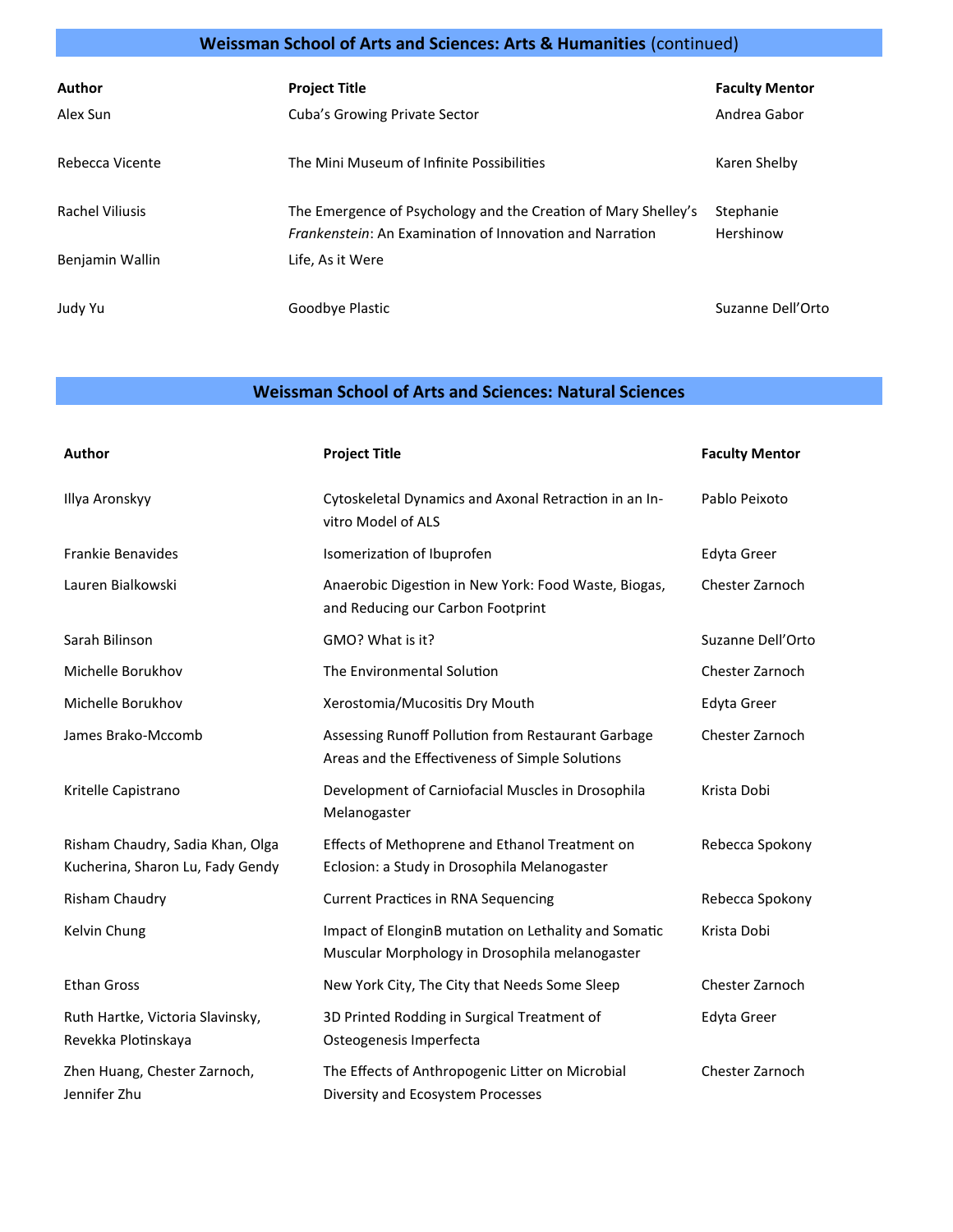# **Weissman School of Arts and Sciences: Natural Sciences** (continued)

| Author                                                                               | <b>Project Title</b>                                                                                                                                    | <b>Faculty Mentor</b> |
|--------------------------------------------------------------------------------------|---------------------------------------------------------------------------------------------------------------------------------------------------------|-----------------------|
| Edwin Jacobellis, Brandon Schiro,<br>Bella Guinea, Kelvin Chung, Lam<br>Nguyen       | Hormone Sensitivity in D.Melanogaster Linked to<br><b>Manifestation of Melanotic Tumours</b>                                                            | Rebecca Spokony       |
| Thaiyeba Jalil                                                                       | Air Quality in New York City Subways and Associated<br><b>Health Risks</b>                                                                              | Chester Zarnoch       |
| Rosen Jeong, Adona Pjetergjoka,<br>Manelive Corzo                                    | Esophageal Pacemaker: Utilizing Low-impulse Electrical<br>Stimulation to Induce Swallowing in Patients with<br>Dysphagia Caused By Neurological Deficit | <b>Edyta Greer</b>    |
| Marina Juan                                                                          | Urban Beekeping as a Solution to Honeybee Population<br>Declines Caused by Neonicotinoids                                                               | Chester Zarnoch       |
| Nadina Latchman, Ma Su Su Aung                                                       | To Kill or Not to Kill: The Bak Protein Protects Cell<br><b>Against Oxidative Stress</b>                                                                | Pablo Peixoto         |
| Minkung Lee                                                                          | Variations of Endocrine Disruptor Sensittivity in<br>Drosophila Melanogaster                                                                            | Rebecca Spokony       |
| Khrystyna Melnyk, Anastasis<br>Capobianco, Kelvin Chung, Ethan<br>Gross              | KAKE Patch - A Hemostatic Preventing Infection without<br><b>Sutures</b>                                                                                | <b>Edyta Greer</b>    |
| Steven Nguyen                                                                        | Will Upgrading Sewage Infrastructure Improve Estuarine<br>Water Quality in New York?                                                                    | Chester Zarnoch       |
| Nicomedes Rivera, Stephen Madamba                                                    | Beyond The Bucket Challenge: Establishing the First<br>Animal Model of Aporadic ALS                                                                     | Pablo Peixoto         |
| Malika Sampson, Brea Castro, Latifah<br>Abdul-Malik, Kalia Murray, Audrey<br>Guarino | Male Dominance: A Trend of Sex Inequality in Drosophila<br><b>Mutants</b>                                                                               | Rebecca Spokony       |
| Marium Sarder                                                                        | Methoperene (Juvenile Hormone Mimic) Regulated<br>Enhancer at the Foraging Locus                                                                        | Rebecca Spokony       |
| Brandon Schiro, Sadia Khan, Saharish<br>Dhiri                                        | Gum Guard: An Effective Defense Against Priodontal<br><b>Disease</b>                                                                                    | <b>Edyta Greer</b>    |
| Sivanna Shusterman                                                                   | Fecal Microbiota Transplantation and Irritable Bowel<br>Syndrome                                                                                        | Pablo Peixoto         |
| Joi Simon, Leysa Aquino, Diandra<br>Ledee, Elizabeth Melkumova, Jaime<br>Pagnotta    | The Effects of Methoprene on the Development of Male<br>Genitalia in Drosophila Melangaster                                                             | Rebecca Spokony       |
| Thuong Tran                                                                          | Pulse Patch: Taking Pulse in Seconds                                                                                                                    | <b>Edyta Greer</b>    |
| Thoung Tran                                                                          | Exploring the Tautomerization of Thiotropocin and<br>Tropodithietic Acid                                                                                | <b>Edyta Greer</b>    |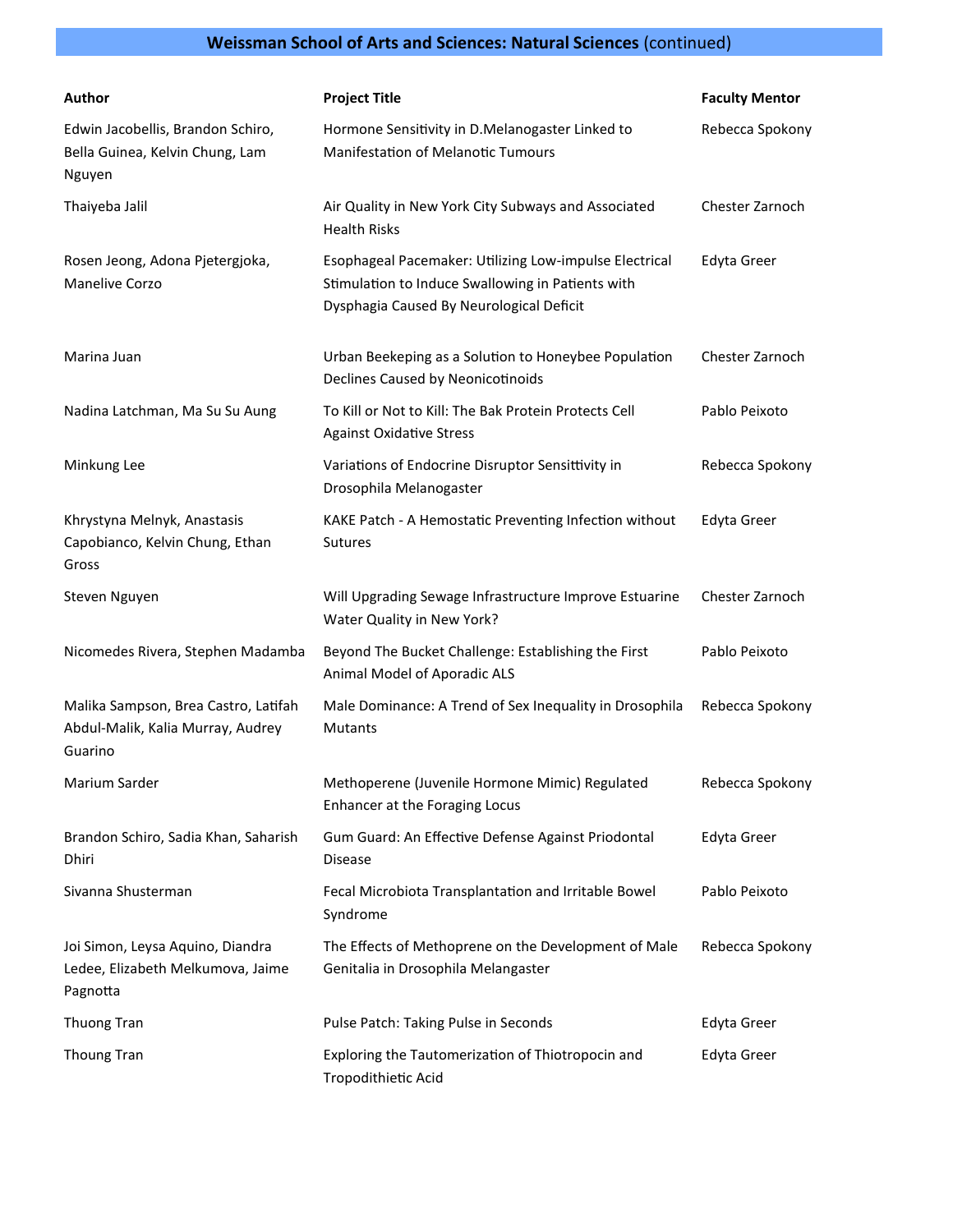#### **Weissman School of Arts and Sciences: Social Sciences**

| Author<br>Denisha Deonarine, Michelle Zhang,<br>Julia Jung, David Mashkevich | <b>Project Title</b><br>The Tree of Opportunity                                       | <b>Faculty Mentor</b><br>Nancy Aries |
|------------------------------------------------------------------------------|---------------------------------------------------------------------------------------|--------------------------------------|
| Alexander Grinberg                                                           | NATO, Russia, and European's Chessboard: How Mutual<br>Distrust Will Lead to Conflict | Roseanne McManus                     |
| Deanna Pisacreta, Gabriela Dotel,<br>Haolin Chen                             | Realities of Transnationalism in America                                              | Nancy Aries                          |
| Christina Ramos, Irwin Gorodetsky                                            | America: The Land of Refuge                                                           | Nancy Aries                          |
| Zoe Sailer, Victoria Cheng, Sophie<br>Huang                                  | Men's Influence on Women's Immigration                                                | Nancy Aries                          |
| Olivia Sztanga                                                               | A Solution for Only a Few                                                             | Els de Graauw                        |
| <b>Richard Tang</b>                                                          | Indentity Formation: Single or Aggregation                                            | Nancy Aries                          |
| Ashley-Mei Torrenti                                                          | The American Experience of a Chinese Woman in the 1960's                              | Nancy Aries                          |
| Massy Vainshtein, Zoe Reda                                                   | The Vinales Valley and Its Emerging Entrepreneurs                                     | Andrea Gabor                         |
| Julia Venditti                                                               | Presidential Strategy and Legislative Success                                         | Till Weber                           |

#### **Zicklin School of Business**

| <b>Author</b>                                                                      | <b>Project Title</b>                                                                 | <b>Faculty Mentor</b>  |
|------------------------------------------------------------------------------------|--------------------------------------------------------------------------------------|------------------------|
| Michele Bradley                                                                    | Patagonia: Embracing a Steady-State Economy                                          | Sandip Basu            |
| Thi Thuy Linh Chu, Jose Tobon,<br>Anastasiya Efremova, Julian Niemetz              | Weight Watchers Case Study                                                           | Judith Ryba            |
| Samantha Eng, Taruna Manni                                                         | <b>Glitter Turned Gold</b>                                                           | Sandip Basu            |
| Jeremy Etwaroo                                                                     | A Qualitative Approach: Understanding How Conflicts Affect<br>a Company's CSR Policy | Sethi Prakash          |
| Leonard Ho, Karen Lui, Dhwanish<br>Patel, Adam Tyszka                              | <b>Starbucks</b>                                                                     | Judith Ryba            |
| Alex Lam, JanYing He, Carmela Ruffo,<br>Cheng Dong                                 | Jet Blue                                                                             | Judith Ryba            |
| Irene Lee, Kay Lee, Timothy Wong,<br>Nursultan Djamalidinov                        | Procter & Gamble Case Study                                                          | Judith Ryba            |
| Carly Murphy                                                                       | The Evils of Accounting Fraud                                                        | Suzzete Andrews-Parker |
| Aygyul Mustafina, Kevin Parakkattu,<br>Michael Goldberg, Evans Charles<br>Augustin | <b>Fresh Direct</b>                                                                  | Judith Ryba            |
| Kerianne O'Dwyer, Feira Zayats,<br>Nicole Wild, Chris Donovan                      | <b>WWE Case Analysis</b>                                                             | Judith Ryba            |
| Jihan Park, Han Luo, Haoling Yang                                                  | Thadd                                                                                | Judith Ryba            |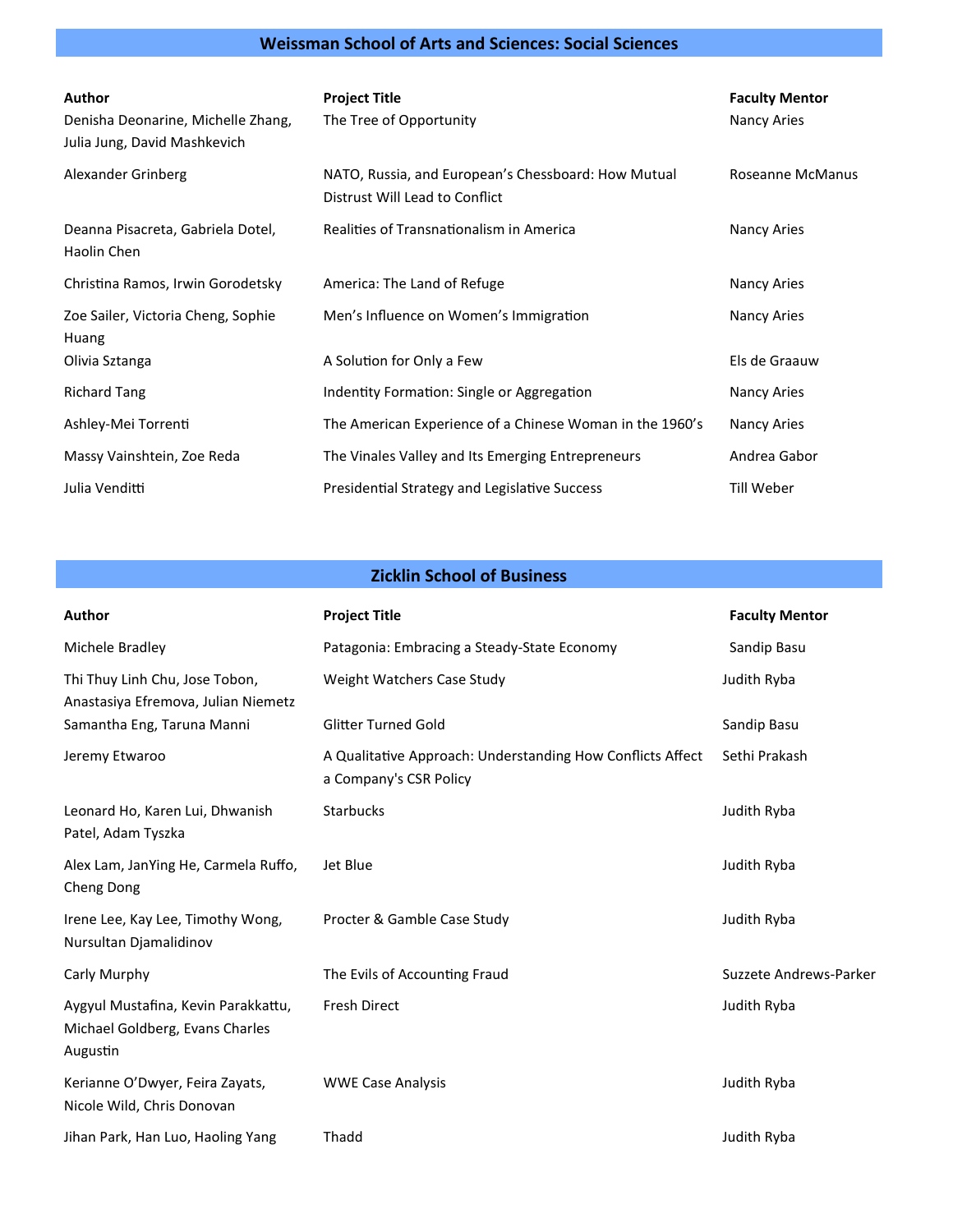# **Zicklin School of Business** (continued)

| Author                                |                                                       |                       |
|---------------------------------------|-------------------------------------------------------|-----------------------|
| Alexandra Perez, Bryan Britt, Patrick | <b>Project Title</b>                                  | <b>Faculty Mentor</b> |
| Centeno                               |                                                       |                       |
| Semona Skvirsky, Angelica Rosero,     | <b>Vending Machine</b>                                | Romi Kher             |
| Shantel Deleon, Jessica Zukhovich     |                                                       |                       |
| Hanna Utkin                           | Avon                                                  | Judith Ryba           |
|                                       | Consumer Cooperatives in the 21 <sup>ST</sup> Century | Brenda Hersh          |

#### **Maker Hub**

**Author Project Title Faculty Mentor**

MD Abir Choudhury **Making on Plastic** MD Abir Choudhury **Zoe Sheehan-Saldana**